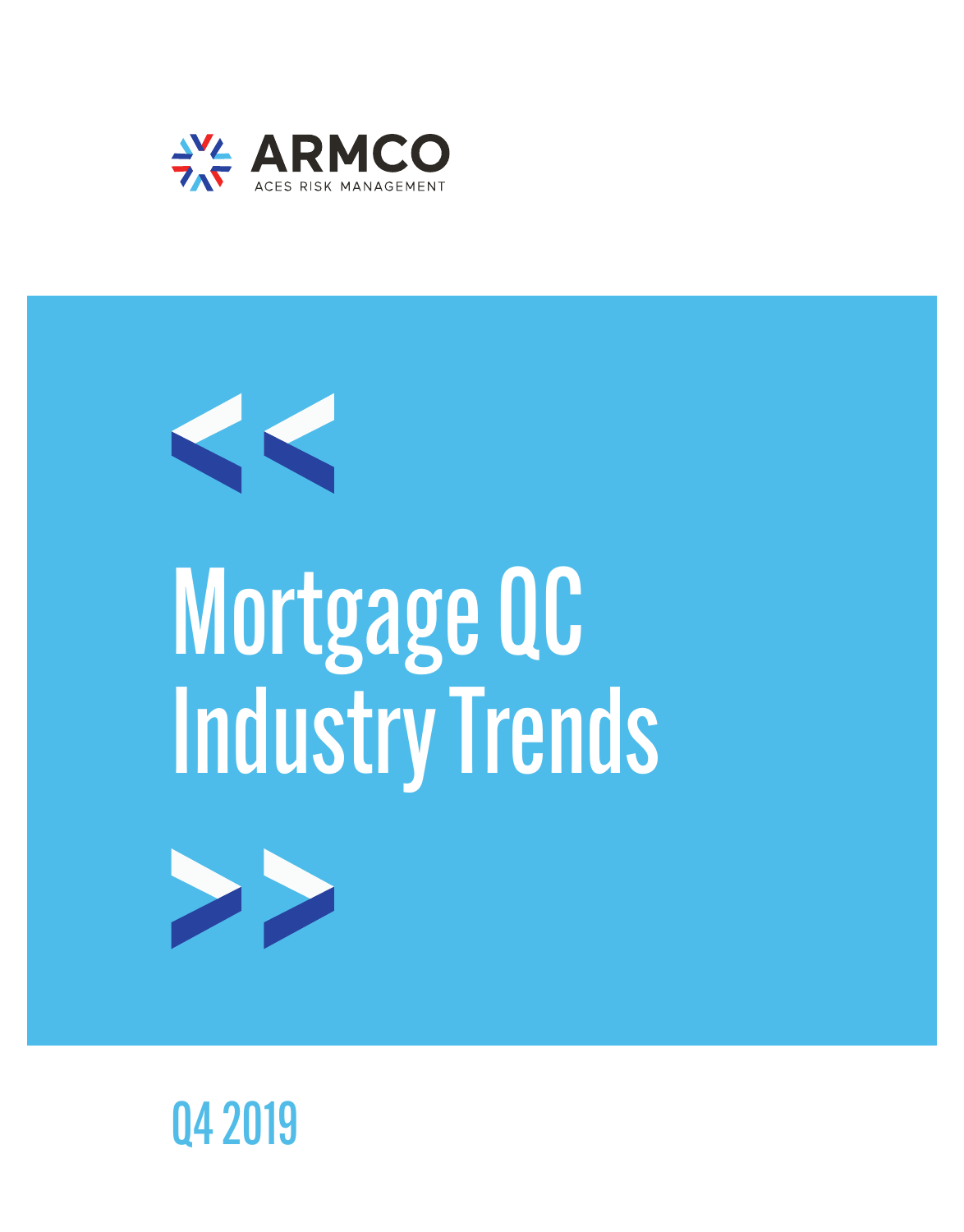

"Market stability contributed to overall improved loan quality in 2019 compared to the previous year; yet these improvements will be severely tested in the coming months of 2020."

*- Nick Volpe, Executive Vice President of ARMCO*



ARMCO's Mortgage QC Industry Trends Report represents an analysis of nationwide quality control findings based on data derived from the ACES Analytics benchmarking software.

Executive Summary QC Industry Trends - Overview QC Industry Trends - by Category QC Industry Trends - by Loan Purpose QC Industry Trends - by Loan Type **Conclusion** 

About this Report

#### *[Go to reports page on ARMCO.us](https://www.armco.us/learn/reports)*



**800.858.1598** 2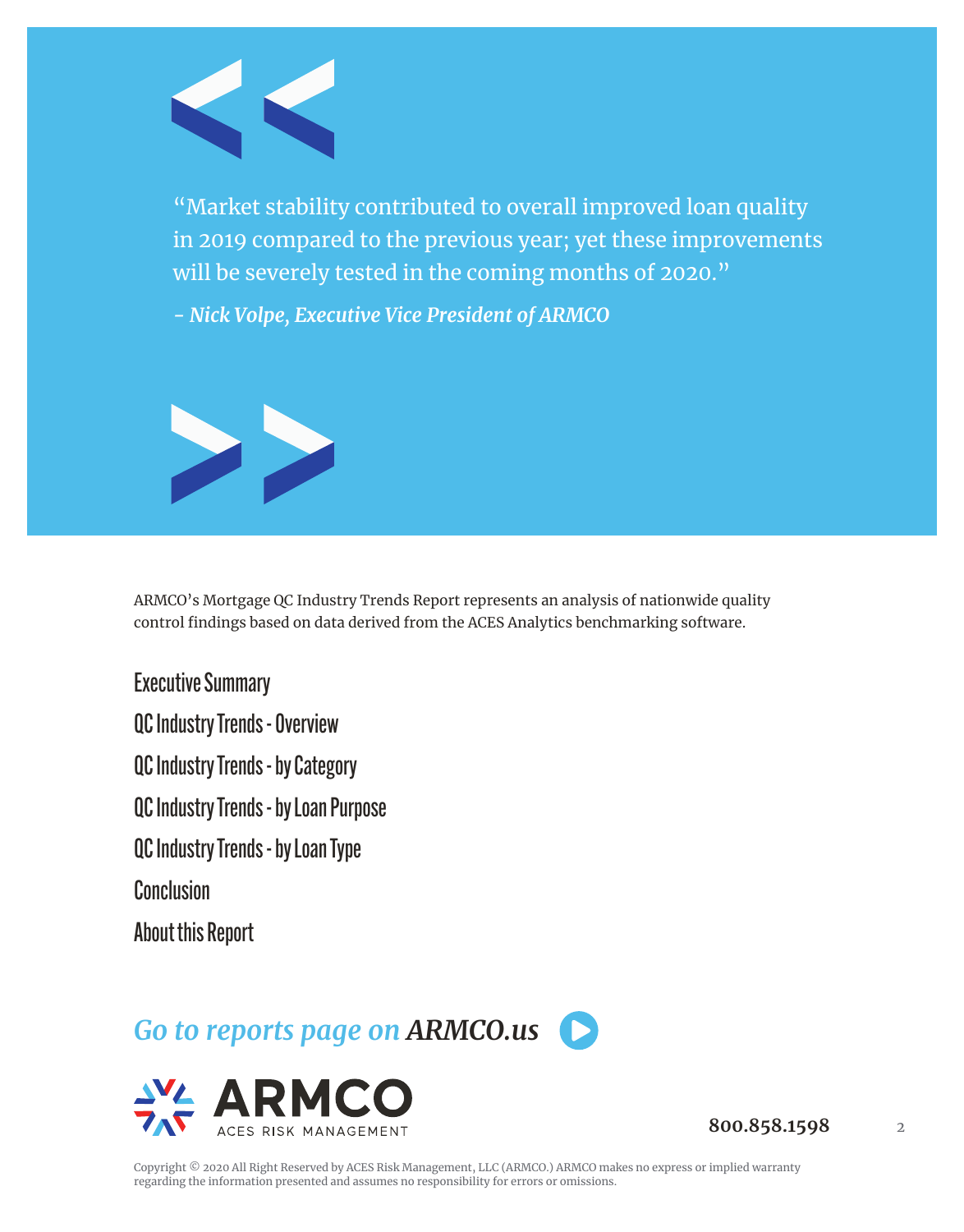# Executive Summary

This report represents an analysis of post-closing quality control data derived from loan files analyzed by the ACES Analytics benchmarking system during the fourth quarter of 2019 (Q4 2019) along with calendar year (CY) data for 2018 and 2019.

Findings for the Q4 2019 Trends Report were based on post-closing quality control data from over 90,000 unique loans. All reviews and defect data that were evaluated for this report were based on loan audits selected by lenders for full file reviews.

Defects are categorized using the Fannie Mae loan defect taxonomy. Data analysis for any given quarter does not begin until 90 days after the end of the quarter to allow lenders to complete the post-closing quality control cycle, resulting in a delay between the end of the quarter and publication of the data.

*NOTE: A critical defect is defined as a defect that would result in the loan being uninsurable or ineligible for sale. The critical defect rate reflects the percentage of loans reviewed for which at least one critical defect was identified during the post-closing quality control review and all reported defects are net defects.* 

## Summary of Findings

Mortgage loan manufacturing produced modestly lower critical defect rates in CY 2019 when compared to 2018, with the overall critical defect rate declining 0.11%. The final critical defect rate for 2019 was 1.70%, compared to 1.81% in 2018.

*Report highlights include the following findings:*

• On a quarter-over-quarter basis, critical defect rates improved in the first three quarters of 2019 before reversing the decline and climbing in Q4 2019.

• Q4 2019 ended with a defect rate of 1.73%, an increase of 11% from Q3 2019.

• The share of conventional loans increased from 56.40% in CY 2018 to 61.99%, representing a nearly 6% increase.

• Purchase share fell 7.5% in CY 2019 as compared to CY 2018.

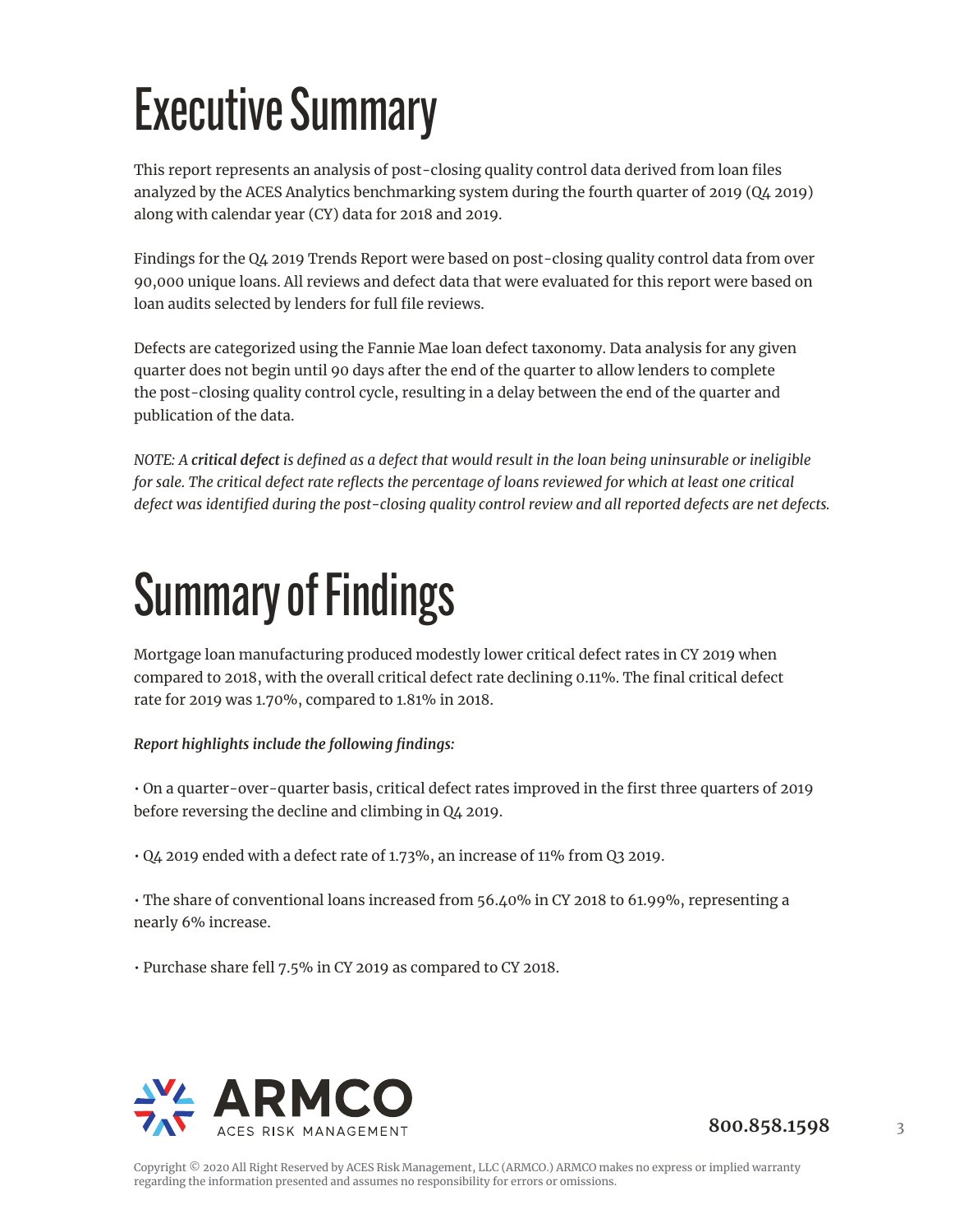• Regulatory compliance issues were down 51% year-over-year, to a multi-year low of 5.17% of all critical defects.

• Loan Package/Documentation defects were volatile in CY 2019 but did post a 12% improvement compared with CY 2018.

• Income, Assets, and Credit (key qualification/underwriting criteria) related defects made up 53% of all critical defects in CY 2019, with Income and Credit increasing from the prior year, and Asset defects decreasing.

• Market stability contributed to an overall better 2019 for lending quality. However, these improvements will be severely tested as data comes in for the coming quarters as we start to see COVID's impact on mortgage lending.

### QC Industry Trends – Overview

Based on the overall critical defect rate, mortgage lenders originated quality loans in 2019. Critical defect rates for CY 2019 were 1.70%, a 6.1% improvement from CY 2018's 1.81%. The data shows that the year-over-year improvement was driven by a shift in both product mix (higher percentage of conventional loans) and loan purpose, where refinance share increased.

Moving from yearly to quarterly data trends, Q4 2019's critical defect rate of 1.73% is 11% higher than Q3 2019's rate of 1.56%. The year-over-year data for this quarter does show improvement, however, from the same period in 2018 with a 10% decrease from Q4 2018's defect rate of 1.93%. Although the rate in a single quarter is an important data point to consider, trend lines are a far more meaningful indicator of loan quality, and Q4 2019's rate is on average with the prior eight quarters. With the lending environment, particularly interest rates, improving into 2020, it is likely that this level is sustainable and could possibly fall lower in subsequent quarters.

2019's critical defect rates represented a clear improvement over 2018. Factors driving this yearover-year improvement in loan quality include:

- $\cdot$  Reduced interest rate volatility and a steady decline in interest rates throughout 2019';
- Strong lending profitability driven by declining interest rates and increased loan production<sup>2</sup>; and
- A sustained spike in refinances due to declining interest rates.

<sup>1</sup> [Freddie Mac's Primary Mortgage Market Survey](http://www.freddiemac.com/pmms/archive.html?year=2019)

<sup>2</sup> [MBA's Profitability Report](https://www.mba.org/store/products/market-and-research-data/annual-mortgage-bankers-performance-report-(2019-data))



**800.858.1598** 4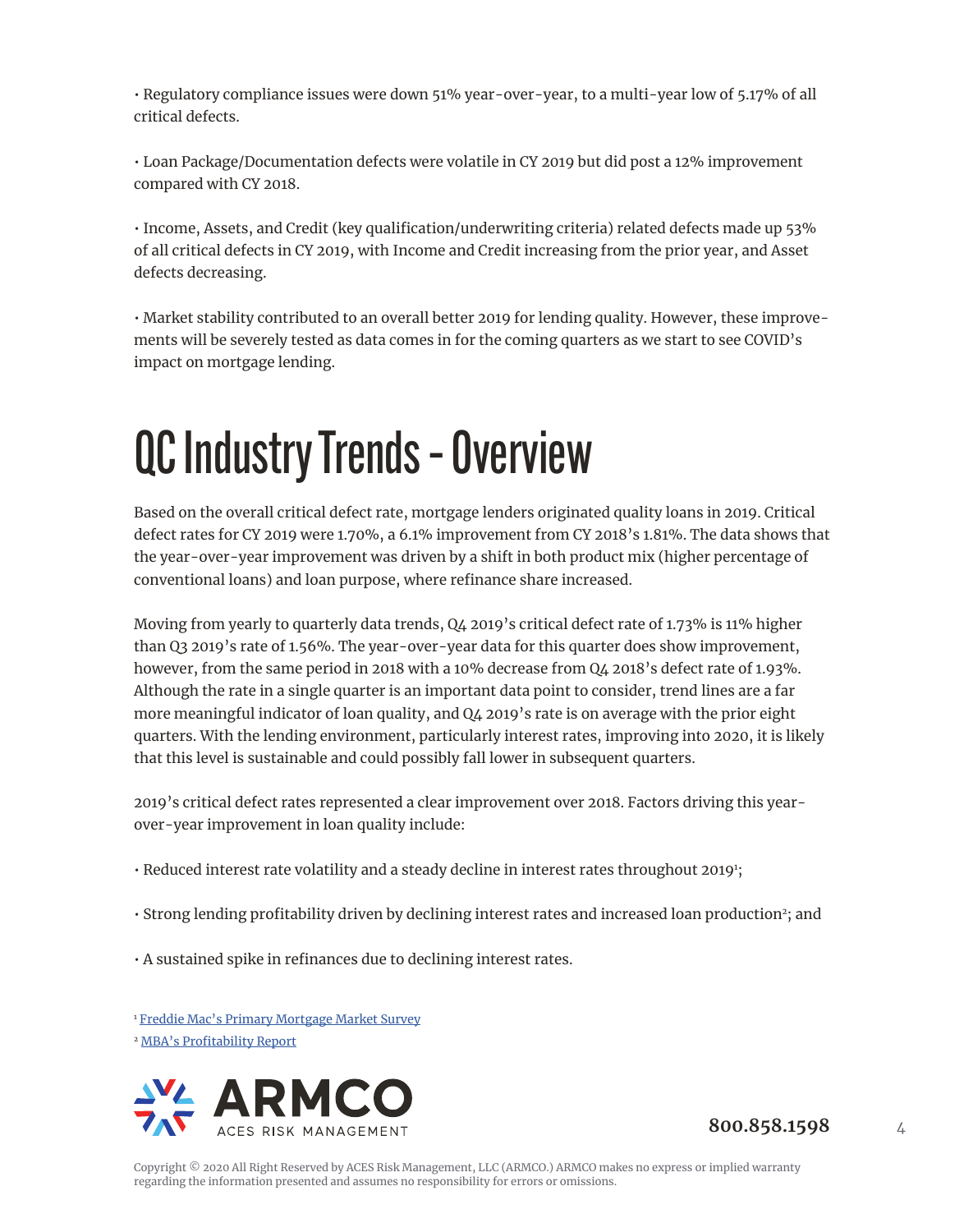#### Critical Defect Rate by Year: CY 2018 vs CY 2019



*Figure 1 displays critical defect rates for CY 2018 vs. CY 2019.*





*Figure 2 displays the percentage of loans with critical defects by quarter, Q1 2019 through Q4 2019.*



**800.858.1598** 5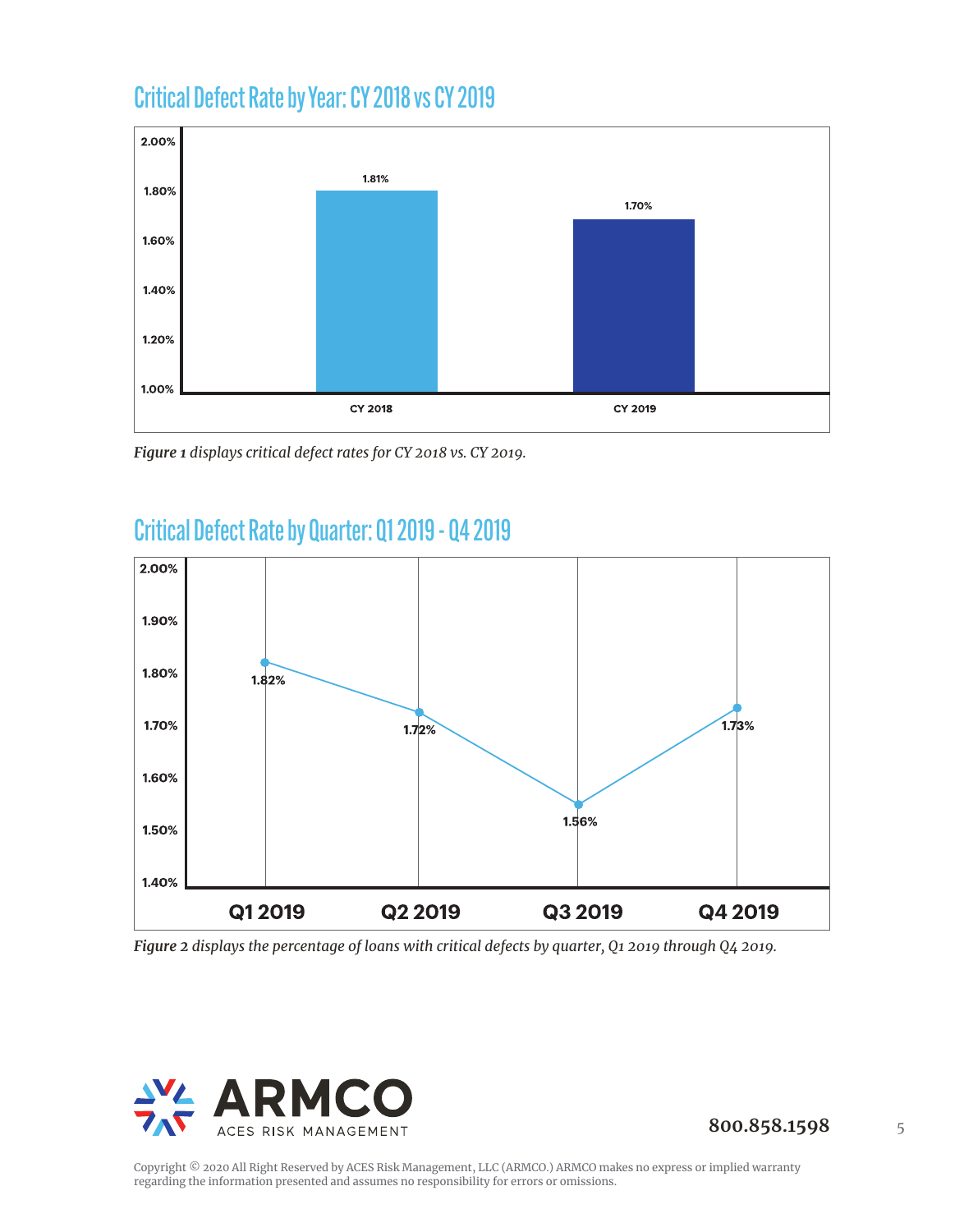# QC Industry Trends by Defect Category

Critical defects are categorized broadly into 10 areas. Of those 10 areas, ARMCO monitors four particularly closely because of their importance to borrower health – they are less about the manufacturing process and very much tied to key underwriting and qualification areas. Those four defect categories are: Assets, Credit, Income and Liabilities. In times of disruption, such as big regulatory changes or large volatility in volume, it is worth investigation whether that disruption has affected the manufacturing process or led to problems with the qualification abilities of borrowers.

In Q4 2019, the defect rate increased due to corresponding increases in these four key qualification areas. The four areas combined made up 59% of the overall critical defects, an increase of 7% from the prior quarter. Looking more broadly at the year-over-year change, these four areas made up 57% of all defects for CY 2019 as compared to 53% from CY 2018.

Defects related to Credit experienced the highest increase, comprising 22.49% of all critical defects in Q4 2019, up 54% from Q3's rate of 14.57%. Income related defects were 33% higher in Q4 than in Q3 2019 (27.22% vs. 20.53%). In the Credit category, the two largest defect sub-categories (specific areas related to the defect) were credit documentation and credit eligibility, with the latter making up 68.42% of all Credit defects. For the Income/Employment category, the largest subcategory was income documentation followed by income eligibility. The sub-categories could signal deterioration in borrower quality and bears watching in future quarters.

Defect rates in the two other areas improved, with the Assets category falling 55% in Q4 2019 (5.92%) from Q3 2019 (13.25%) and 21% from the prior year. The Liabilities category fell to 2.96% in Q4 2019 from 3.31% in Q3 2019 and was flat when compared to the prior year. However, the declines in critical defects in these categories were not enough to offset the increases in Credit and Income.

In total, six of the ten defect categories showed improvement from Q3 2019 to Q4 2019. Regulatory Compliance and Loan Package Documentation issues both fell over the full year 2019, with Compliance issues down 51% from 2018 and Documentation issues down 12% over that same period. ARMCO will closely monitor and expect some severe changes to the Income defect category as unemployment skyrocketed starting in March 2020 as a result of shut down orders in response to the COVID-19 pandemic.



**800.858.1598** 6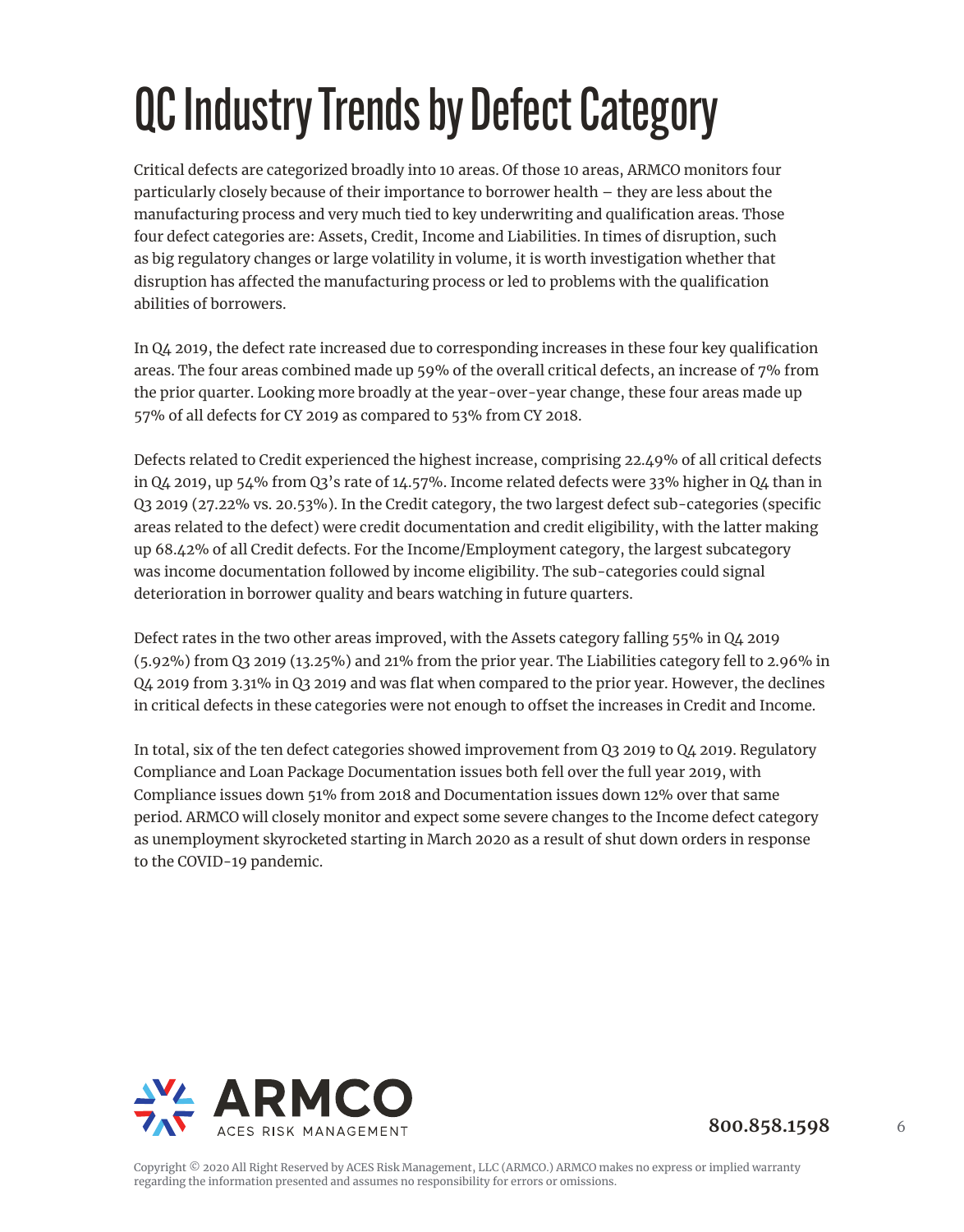

#### Critical Defects by Fannie Mae Category: Q4 2019

*Figure 3 displays the Q4 net critical defects according to Fannie Mae category.*



#### Critical Defects by Fannie Mae Category: Q3 2019 vs. Q4 2019

*Figure 4 displays Q3 vs. Q4 2019 net critical defects according to Fannie Mae defect category.*

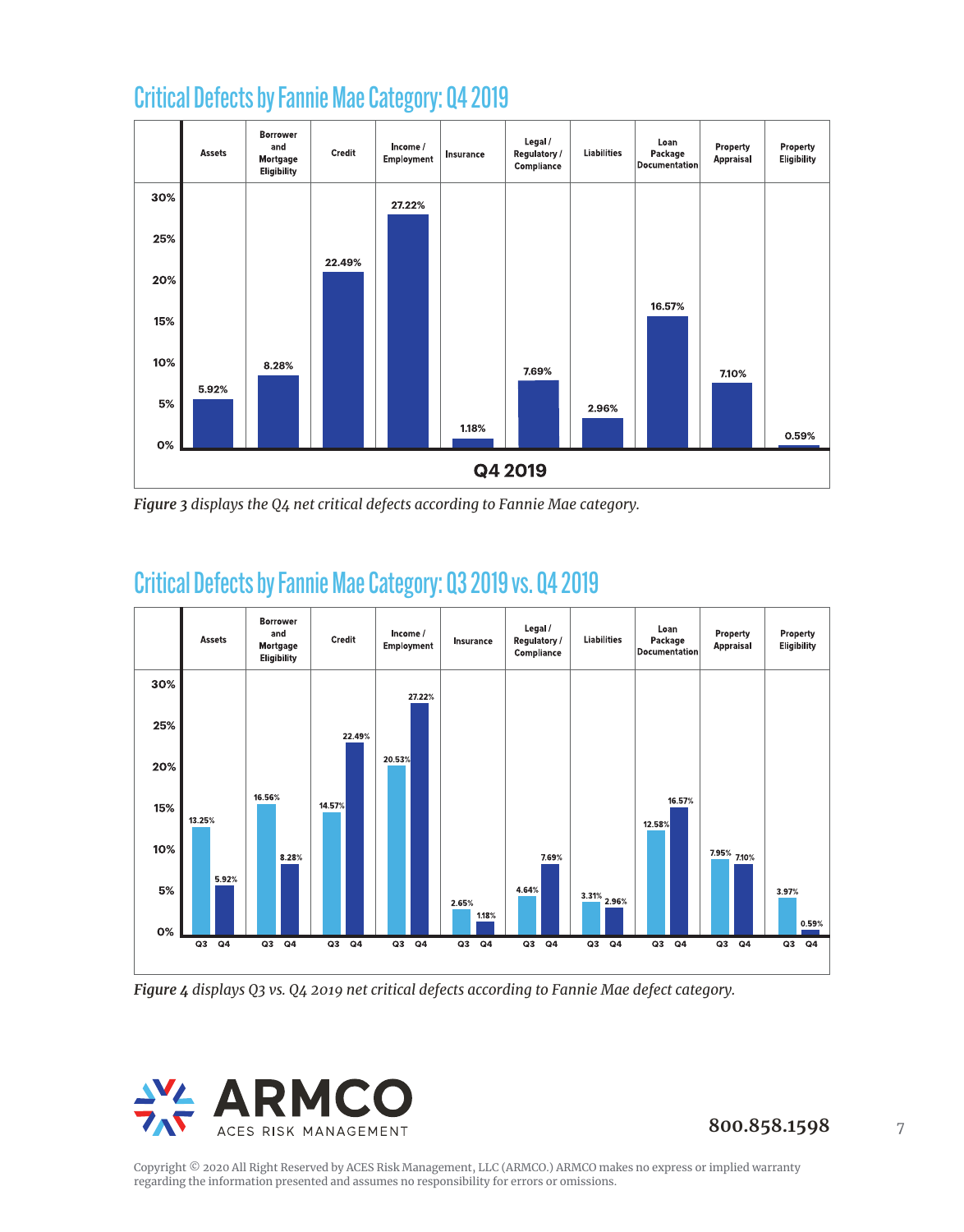

#### Critical Defects by Fannie Mae Category: Q4 2019 vs. CY 2019

*Figure 5 displays the Q4 2019 vs. CY 2019 net critical defects according to Fannie Mae category.*

### QC Industry Trends by Loan Purpose

With interest rates reaching record lows throughout CY 2019 and a dwindling supply of homes on the market, it is no surprise that the percentage of refinance transactions reviewed in CY 2019 exceeded that of CY 2018 by 7.48% (an increase from 27.91% to 35.39%). The Q4 2019 statistics show a continuing trend of increased refinance activity, with a corresponding decline in purchase transactions reviewed. 44.57% of loans reviewed in Q4 2019 were refinance transactions while the remaining 55.43% were purchases.

An increase in critical defects for refinance loans is inherent considering the growth in refinance activity. However, the gap between the percentage of defects according to loan purpose type and the percentage of loans reviewed for each transaction type was relatively small throughout CY 2019 (less than 1%). In contrast, Q4 2019 began to show signs of an imbalance and a deviation from CY 2018. Refinances made up 45% of transactions in Q4 2019 and 49% of critical defects. Those two percentages were equal for the full year, indicating a slight deterioration in refinance quality. Refinance performance deteriorated as compared to 2018, where 28% of transactions reviewed in CY 2018 were refinances but only made up 24% of all critical defects. This signifies that as refinance volume continues to grow and guidelines tighten, scrutiny on refinance transactions will increase in the QC world, particularly on cash out refinances.

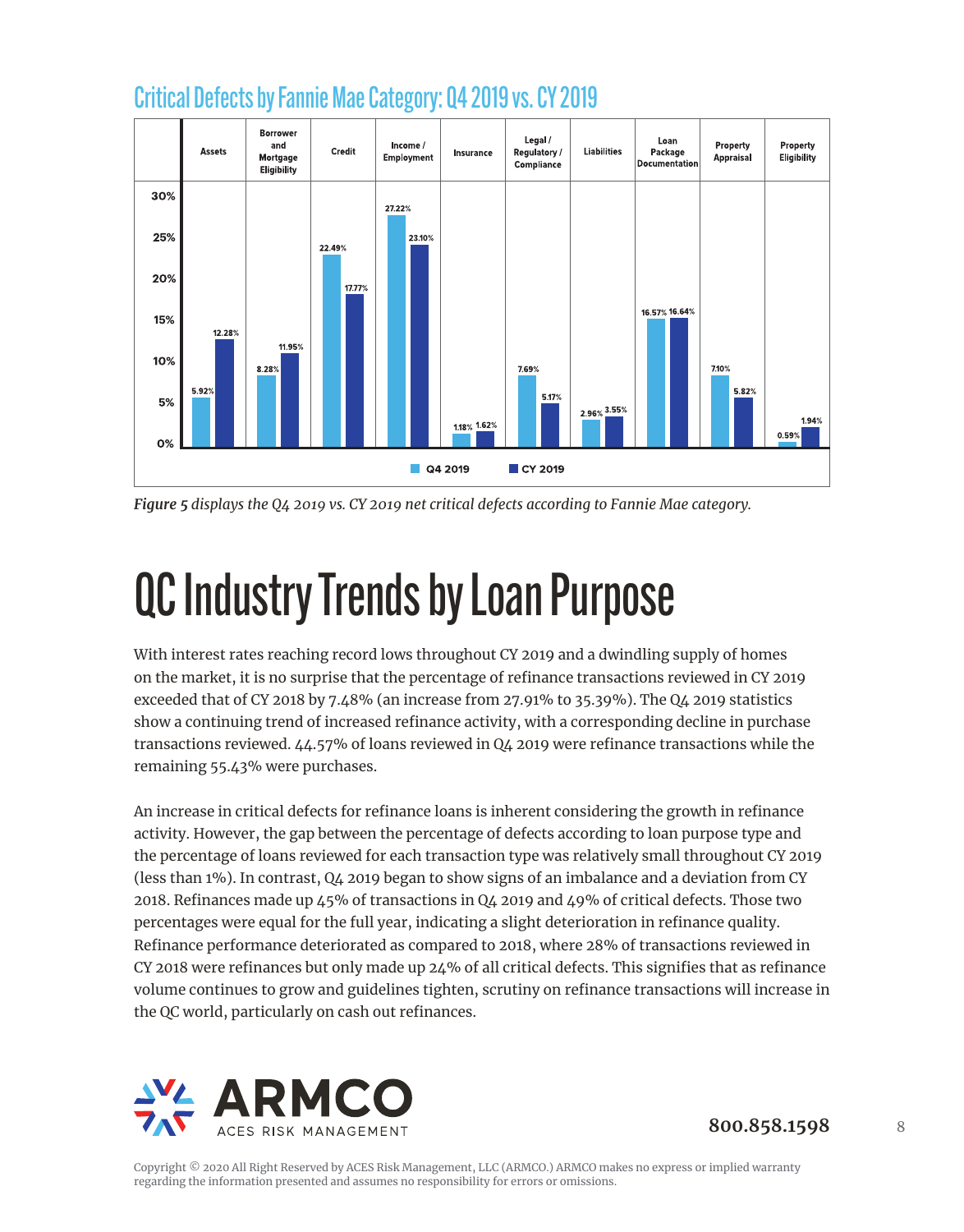As the industry continues into 2020, interest rates remain low, and Americans need cash more than ever due to the impacts of COVID-19. However, lenders are becoming increasingly cautious and must rely heavily on their QC teams to ensure the loans they are funding adhere to regulator, investor and insurer requirements, as well as internal quality standards.



*Figure 6 displays the share of transactions by loan purpose compared to the share of critical defects by loan purpose for Q4 2019.*

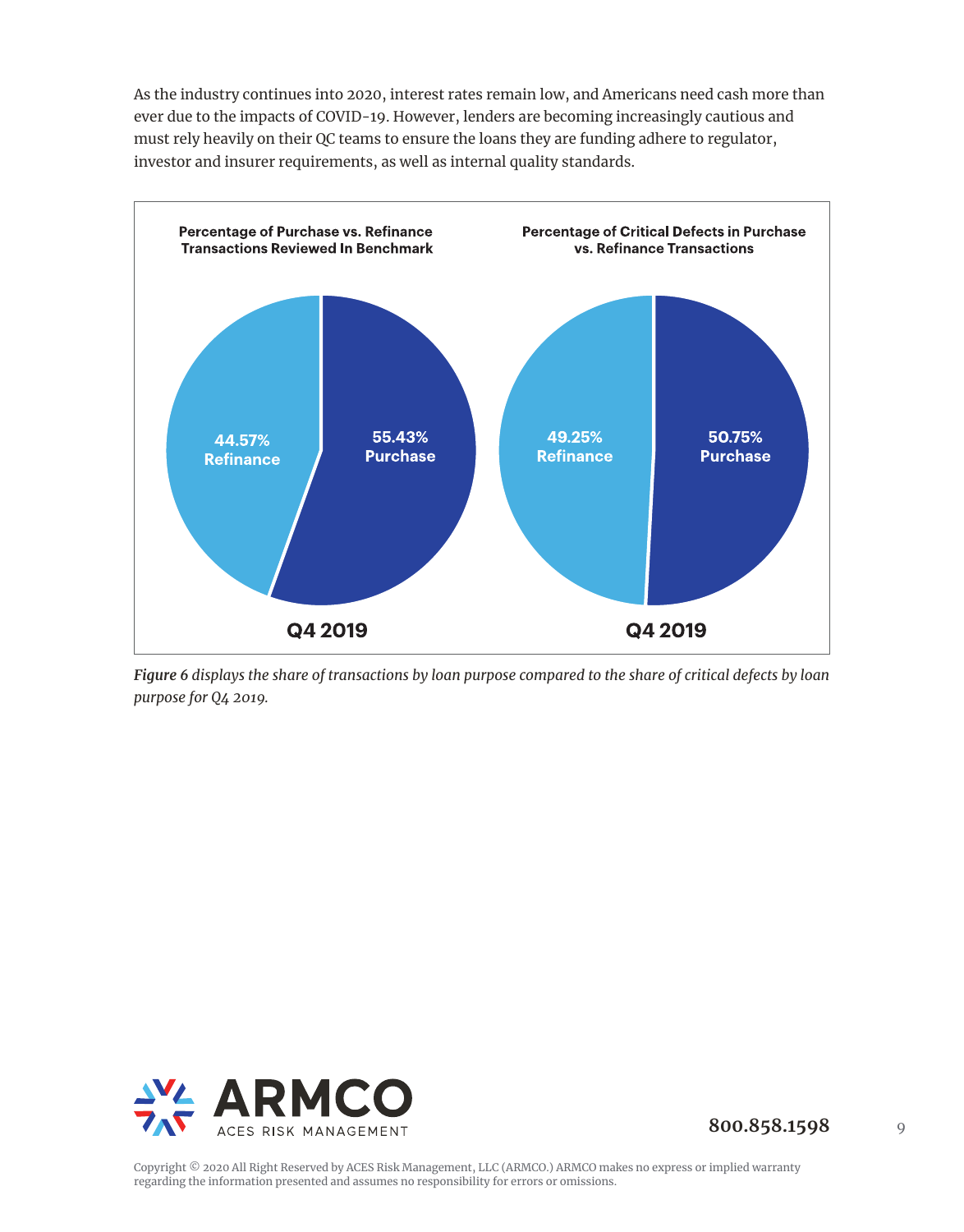

*Figure 7 displays the share of transactions by loan purpose compared to the share of critical defects by loan purpose for CY 2019 vs. CY 2018.*



**800.858.1598** 10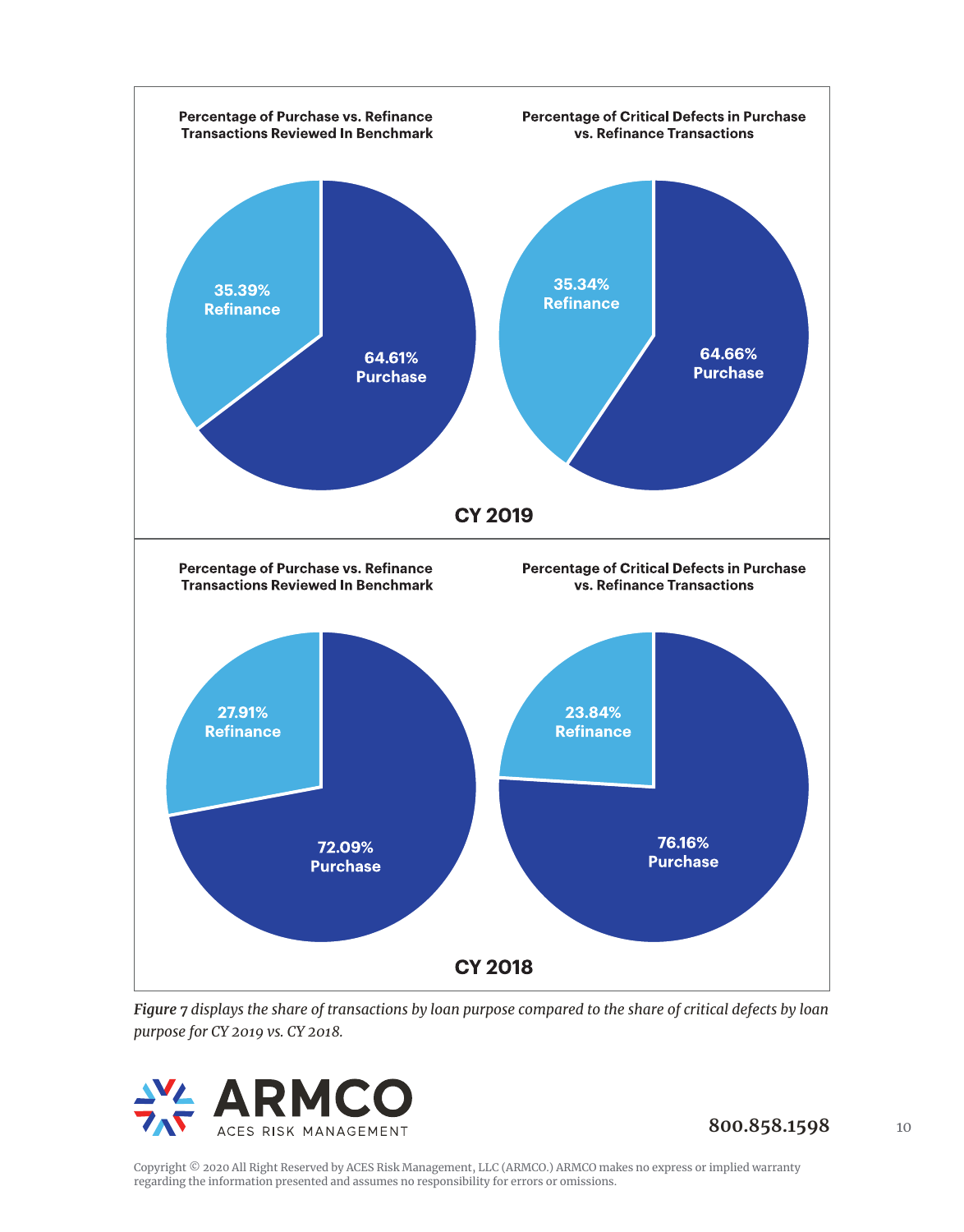# QC Industry Trends by Loan Type

A significantly stronger refinance market in 2019 (as compared to 2018) drove the share of conventional loans to 61.99% for CY 2019. This is up 6% from the CY 2018 share of 56.40%. For Q4 2019, the share of 62.51% was very similar to the overall annual number. The increase in conventional loan share was offset by a 3.64% decline in FHA loans (from 31.07% in CY 2018 to 27.43% in CY 2019) and modest (1%) declines in both VA and USDA share.

Despite the share of conventional loans climbing 6% in CY 2019, the percent of defects attributed to those loans remained flat at 49% for the same period. CY 2018 defects on conventional loans were 49.28%, despite having a lower share of the loans reviewed. This is improvement is known as the 'defect spread', when overall share climbs and the defect spread does not.

The statistics also show a fairly significant degradation in FHA loan performance. The overall share for FHA loans in CY 2019 declined to 27.43%, but the defect share climbed to 42.37%. The defect spread of 15% was the highest of any quarter in 2019. For reference, the share of FHA loans in CY 2018 was 31.07%, and the defect share was 40.7% resulting in a defect spread of 9.63% and indicating an 5% improvement compared to CY 2019.



*Figure 8 displays the loans reviewed and critical defects by loan type for Q4 2019.*

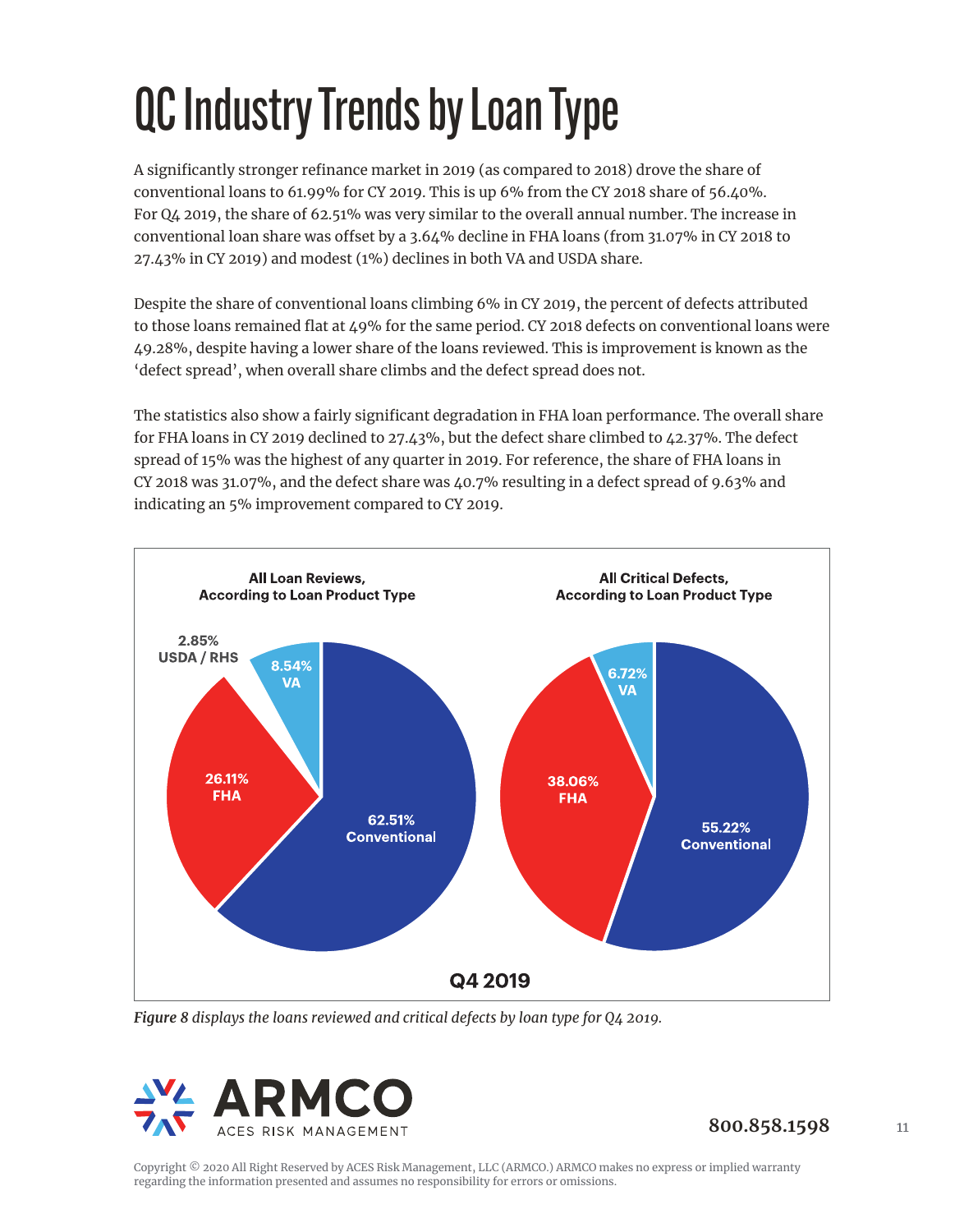

*Figure 9 displays the loans reviewed and critical defects by loan type for CY 2019 and 2018.*

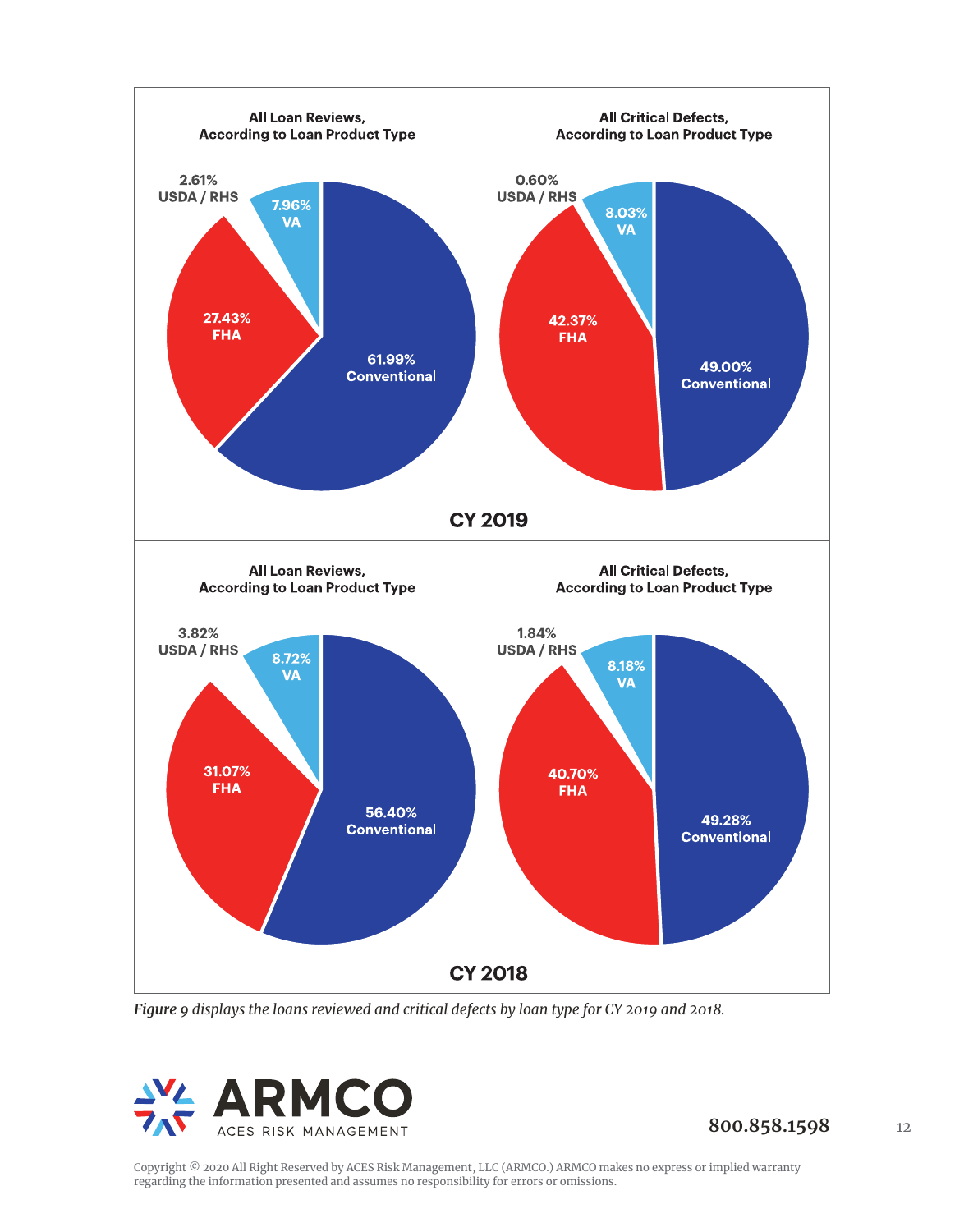## Conclusion

The quality statistics for CY 2019 generally show better performance when compared to 2018, and the industry can expect performance to continue to improve through Q1 2020. The world changed profoundly in March 2020, and it remains to be seen what this massive disruption to the economy and mortgages in particular means to mortgage lending. Aggressive Federal Reserve action drove rates down to historically low levels, and volume exploded in March and April. The question remains, "Will the impact of low mortgage interest rates offset the effects that dramatic unemployment increases, and government forbearance plans have on the industry?"

The FHA has been at the forefront of change, having been the first to give a servicing advance lifeline out to its counterparties. It also foresees demand for cash-out refinances and the risks those loans present. HUD took action in Q3 2019 by lowering the maximum LTV for cash-out refinances from 85% to 80%, citing its intention to reduce risk and preserve homeowner equity as it began to see cash-out refinance transactions representing an increasingly large portion of its overall business. That was not the only risk factor HUD addressed in 2019; it also updated the TOTAL Mortgage Scorecard in March of 2019 to produce a manual underwrite feedback decision when high or multiple risk factors are present (e.g. low FICO scores combined with high Debt to Income ratios).

Increases in refinance volume and stricter guidelines will result in more scrutiny on refinance transactions in the QC world, particularly on cash out refinances. As we continue into 2020, while interest rates are still low and Americans need cash more than ever due to the impacts of COVID-19, lenders are becoming increasingly cautious and must rely heavily on their QC teams to ensure the loans they are funding adhere to regulator, investor, insurer, as well as internal quality standards.

The COVID-19 pandemic has brought many changes to the origination and quality control processes. Reverifications is one area where the agencies have given lenders relief. Lenders now have some flexibility where contact and traditional measures with employees and financial institutions is difficult, if not impossible. Lenders are required to track these situations and later perform targeted sampling to conduct the typical reverification. Also, field review requirements have been relaxed, and in many cases where conducting a field review is not possible, the lender can utilize agency resources and checklists as a substitute. One area of quality control that ARMCO is keeping a particularly close watch on is Early Payment Default (EPD). Because of COVID-19 and the impact that shut-down orders have had on unemployment, it is reasonable to expect that EPDs will climb. The agencies also believe this and have made changes that give lenders a modicum of leeway in performing these reviews (utilizing sampling, etc.). ARMCO plans to report more on EPDs in coming reports.

Refinance performance worsened as compared to 2018 and as stated earlier in the report, increases in refinance volume and stricter guidelines, will result in more scrutiny on refinance transactions in the QC world, particularly on cash out refinances.